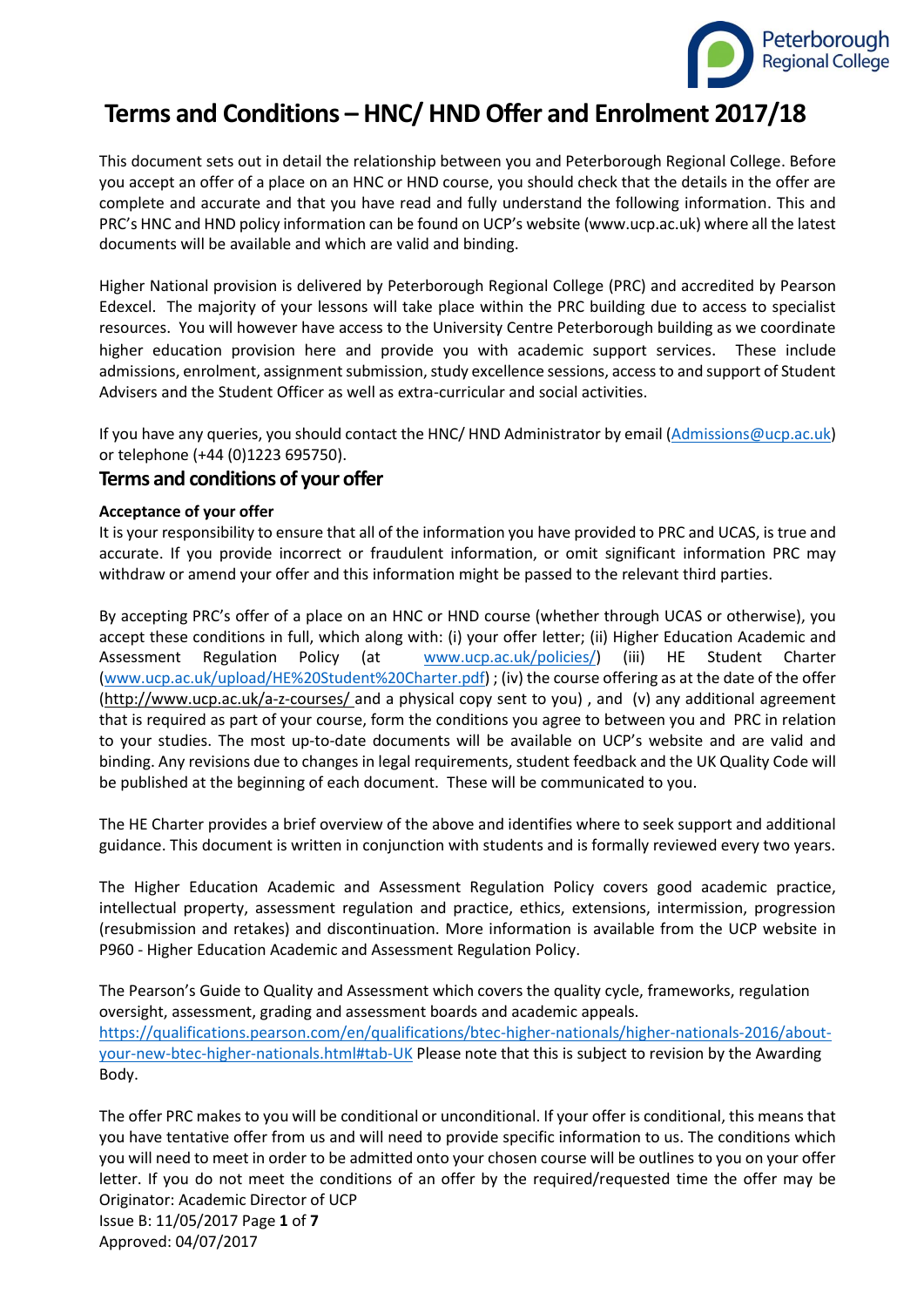withdrawn. If your offer is unconditional this means you have a firm offer from us and have met the criteria to be admitted onto your chosen course.

If you feel that the offer made to you is incorrect, inaccurate or you would like to appeal against a decision, please contact our Admissions Office in the first instance [\(admissions@ucp.ac.uk\)](mailto:admissions@ucp.ac.uk).

### **Course Changes or Closures**

PRC will aim to deliver course content and teaching provision as described in course handbooks, module guides, website information and other available information provided. However, at times it may be necessary to change this provision either before or after enrolment due to developments in the subject, changes in staffing, or student numbers. Where this is the case, you will be informed at the earliest opportunity. This will be in writing (via email or home address) as well as being updated on our website. For any changes that take place during the period whilst studying, these will be communicated to you via course handbooks and through communication via your course lecturer by email or in your tutorials. Changes before you start your course will be communicated to you by letter / email.

### **Changes to services**

In certain circumstances, PRC may need to make changes to the previously advertised course content, structure and/or method of delivery of your course or individual modules after you have accepted your offer. This may include discontinuing modules.

Reasons for changes include, but are not limited to, the following:

- to meet the requirements of an accrediting, professional, statutory and/or regulatory body;
- to comply with legal, regulatory or governmental requirements;
- to respond to sector good practice or quality enhancement processes, such as in response to student feedback;
- to keep programmes contemporaneous by updating practises or areas of study;
- to safeguard academic standards;
- because of circumstances outside of the reasonable control of the University such as an external provider no longer being available to contribute to a module and/or course;
- where insufficient numbers of students have chosen an optional module making it unviable to run or where a member of staff whose expertise was required to run it is no longer available
- to abide by the revisions made by the Awarding Body (Pearson Edexcel).

If PRC decides that it is necessary to make a change before you enrol, we will inform you by letter / email as soon as it is reasonably practicable in order for you to decide whether or not you still wish to join us. If as a consequence of the change, you decide not to study with us, we will refund any tuition fees and/or deposit that you have paid in advance.

If PRC makes a change after you have enrolled, we will inform you by letter/ email as soon as it is reasonably practicable to do so. PRC will make all reasonable efforts to minimise any adverse effect the change may have on you and will endeavour to consult with potentially affected students as early as possible where it is able to do so. In cases of material changes to your course of study or where the change is likely to have a serious adverse impact on you, PRC may offer you a place on an alternative course or assist you to find an alternative provider. Any entitlement you may have to a refund of fees will be determined in accordance with P922 Higher Education HNC/D Fee and Refund Policy.

### **Discontinuing courses**

Originator: Academic Director of UCP Issue B: 11/05/2017 Page **2** of **7** Approved: 04/07/2017 In certain circumstances, PRC may be required to discontinue courses of study prior to you enrolling as a student. This could occur where insufficient students (less than 10) accept offers and it is therefore not financially viable for PRC to run the course or where a course will not be accredited/validated by the start of the academic year. In the event that PRC is required to cancel your course before you enrol, we will inform you by letter as soon as it is reasonably practicable to do so and we will refund any tuition fees or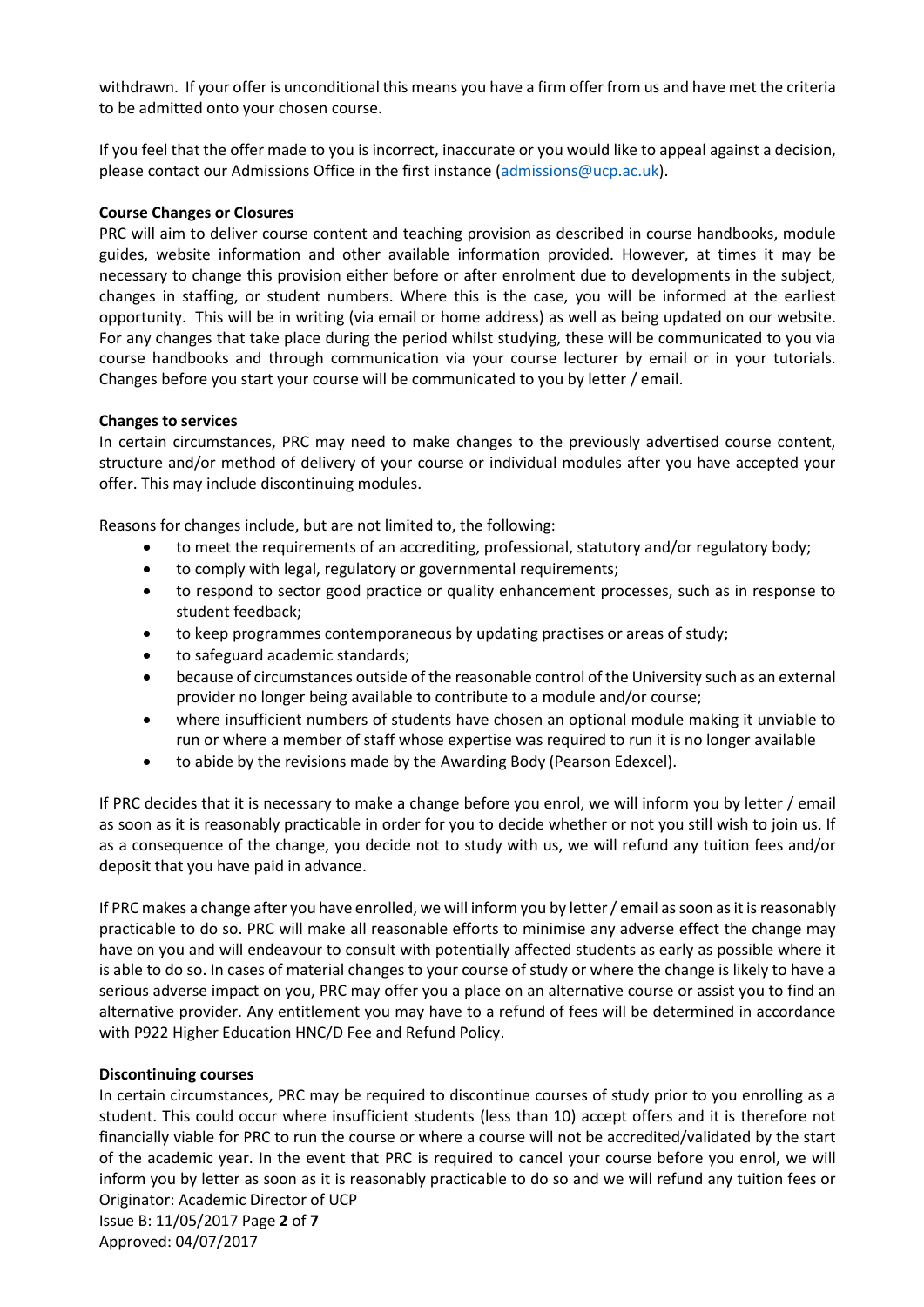deposit you have paid in advance. Where reasonable and appropriate to do so, PRC will work with you to try and identify a suitable alternative course with us for you to study or offer you a deferred place for a subsequent intake.

In exceptional circumstances, PRC may have to merge or discontinue your course once you have enrolled for one or more of the following reasons:

- to comply with legal, regulatory or governmental requirements;
- where accreditation or validation of the course is withdrawn;
- in other circumstances outside our reasonable control which make it impossible or prohibitively impractical to continue the course;
- insufficient students (less than 5) have elected to study an optional module which is therefore neither viable and would impact negatively on the student experience.

If PRC discontinues or merges your course in these circumstances, we will inform you as soon as it is reasonably practicable to do so and will endeavour to consult with potentially affected students. Where appropriate, PRC will try and identify a suitable alternative course with us for you to transfer to or, if preferable, we will assist you to find an alternative provider. If you decide to transfer to a new provider, PRC will work with your new provider in order to transfer over any academic credit already gained. Further details on the course closure process is available on the UCP website (P940 Higher Education Removal of Courses, Curriculum Revisions). Any entitlement you may have to a refund of fees will be determined in accordance with P922 Higher Education HNC/D Fee and Refund Policy.

Should you become a student at PRC, this notice shall constitute a term of any contract between you and PRC. Any offer of a place made to you by PRC is made on the basis that in accepting such an offer you signify your consent to the incorporation of this notice as a term of any such contract.

### **What is your fee liability?**

Students are charged a tuition fee for each academic year of their course when they enrol. Tuition fee information is available on the website [www.ucp.ac.uk/fees-2017-18/](http://www.ucp.ac.uk/fees-2017-18/) Tuition fees increase annually in line with inflation to take into account inflationary cost incurred to deliver your course.

### **Additional Costs**

There are course related costs for stationery, books (although the Library facilities have core texts and extensive virtual resources), non-mandatory trips or visits, personal computer, media equipment if you wish to specialise in a specific area (although video and photograph cameras are bookable for students on the designated courses without charge) and a nominal fee is charged to join a society. We would recommend that students research student discounts prior to purchasing computers and software.

You will also be expected to pay for accommodation, gym and recreational facilities if this is not part of your course of study, and travel if required as this is not covered in your tuition fee.

### **What happens if you change your mind?**

Whether you receive your offer directly from PRC or through UCAS, you have a statutory right to cancel your application with us under the Consumer Contracts Regulations 2013. At any stage of your application you can cancel your place. You must notify the Admissions Office of your cancellation by updating your UCAS record or contacting us directly. You will not incur any costs or fee liability if you cancel **before** you enrol. We will update our records within 14 days. If you encounter any issues please contact the Admissions Office.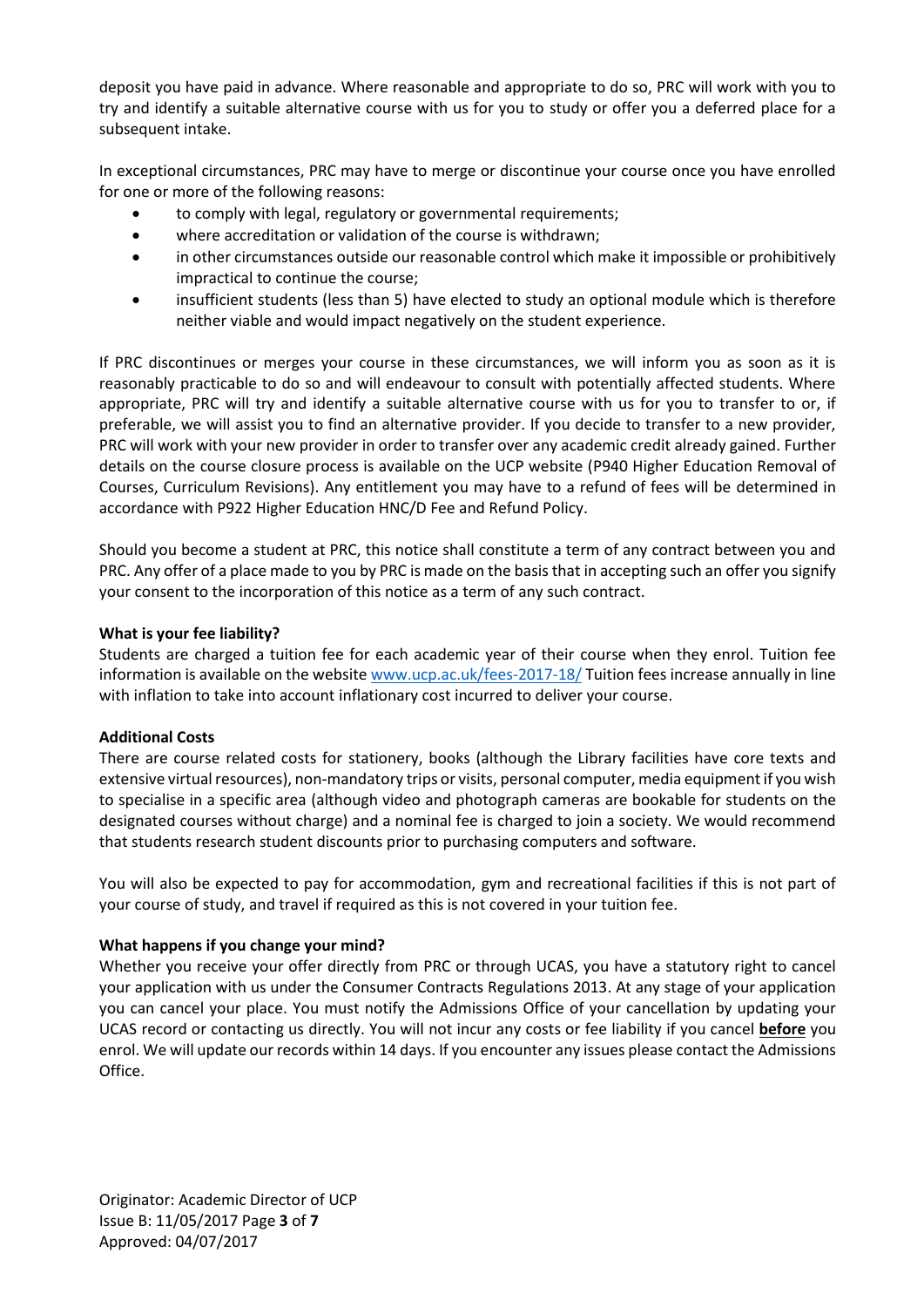# **Terms and conditions of your enrolment**

## **Enrolment and Registration**

It is your responsibility to ensure that all of the information you have provided to Peterborough Regional College and UCAS is true and accurate. If you provide incorrect or fraudulent information, or omit significant information PRC may terminate your enrolment.

## **Evidence Requirements of your Enrolment**

You must provide the following information and documentation for verification by Peterborough Regional College before you are permitted to enrol:

- Original certificates and/or transcripts confirming your prior qualifications (original copies)- this is required if you have an unconditional or conditional offer
- Photographic ID (i.e. driving licence, passport, visa card)
- Method of fee payment (Student Finance Notification letter, Employer Sponsorship Letter or Purchase Order Number, credit/debit card to make an online payment). At the point of enrolment you will be entering into a fee liability agreement. It should be noted that if you withdraw within 3 weeks of enrolment you will not be liable for fees. However you must be mindful of any contracts you sign with accommodation providers as their terms and conditions will vary.

By enrolling on an HNC or HND course (whether through UCAS or otherwise), you accept these conditions in full, which along with: (i) your offer letter; (ii) Higher Education Academic and Assessment Regulation Policy (iii) HE Student Charter (all located at [www.ucp.ac.uk\)](http://www.ucp.ac.uk/); (iv) the course offering as at the date of the offer [\(www.ucp.ac.uk/a-z-courses/\)](http://www.ucp.ac.uk/a-z-courses/) , and (v) any additional agreement that is required as part of your course.

The Pearson's Guide to Quality and Assessment which covers the quality cycle, frameworks, regulation oversight, assessment, grading and assessment boards and academic appeals. [https://qualifications.pearson.com/en/qualifications/btec-higher-nationals/higher-nationals-2016/about](https://qualifications.pearson.com/en/qualifications/btec-higher-nationals/higher-nationals-2016/about-your-new-btec-higher-nationals.html#tab-UK)[your-new-btec-higher-nationals.html#tab-UK](https://qualifications.pearson.com/en/qualifications/btec-higher-nationals/higher-nationals-2016/about-your-new-btec-higher-nationals.html#tab-UK) Please note that this is subject to revision by the Awarding Body.

Key points of regulations that you should be aware of include (but are not limited to):

- **Attendance:** You will need to participate fully in your course. This will include attending and taking part in teaching, learning and/or events included in your course.
- **Fees and Finance:** All compulsory fees are advertised in advance of your enrolment. Additional costs, for example payment for events or trips, are in addition but are not compulsory. When you sign your enrolment form you are agreeing to pay all course fees in accordance with the payment terms agreed. If you fail to pay your course fees when they are due we may withdraw you from your studies. Tuition fees may increase annually in-line with inflation to take into account inflationary cost incurred to deliver your course. If you fail to pay your course fees when they are due we may withdraw you from your studies or prevent you from progressing to the next year of your course. If you have outstanding tuition fees you will be unable to graduate and receive your certificate.
- **Re-Enrolment/Re-Registration:** You are required to complete enrolment with PRC when you start your course and each academic year on an annual basis for the duration of your course. This is to ensure your contact information and course related details are up-to-date. This process must be completed within 3 weeks of commencement of your course each academic year. Failure to complete registration may result in us withdrawing you from your studies
- **Progression:** You may be discontinued if you are no longer able to continue to study towards your intended award (e.g.: you have failed units and you have exhausted all available re-take and/or

Originator: Academic Director of UCP Issue B: 11/05/2017 Page **4** of **7** Approved: 04/07/2017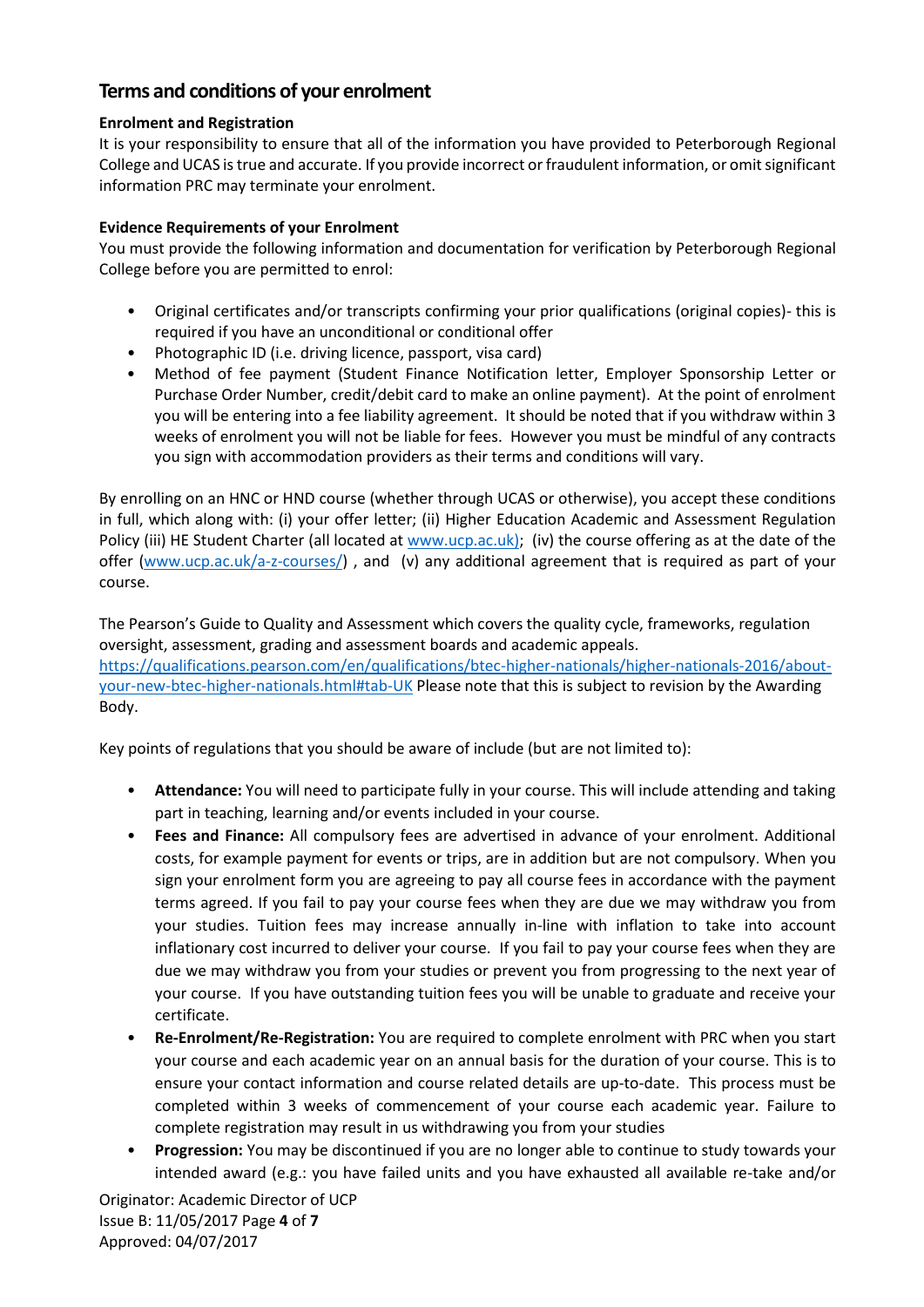replacement module options). The consequence of discontinuation may be admission to an alternative course, or the conferment of an intermediate award, or termination of the student's registration

- **Withdrawal:** If you decide to withdraw from your studies you are required to notify a Student Adviser of your intention. If your last date of academic engagement is within the first three weeks of your studies, each academic year, you will not incur tuition fee liability for that year of study. If you engage and then withdraw after this three week period there will be a financial implication which will be discussed in detail at enrolment and during your exit interview. If you are funded by Student Finance and are thinking about withdrawing from your course Student Finance may not pay your full tuition fee liability this will mean a portion of your fee may be re-invoiced to you directly.
- **Immigration requirements**: Peterborough Regional College does not currently accept international students who require a VISA to study

### **Course Changes, Closures, Regulation and Policy Updates**

We reserve the right to alter the timetable, how the course is delivered, the content and assessment of any course, provided such alterations are reasonable as outlined on page 3. Enrolled students will be informed of any variations at the earliest opportunity. Any changes will be reflected on our website, on the Moodle course landing page and during your induction process.

### **Complaints Procedure and Policies**

If you are unhappy with any aspect of your admission, enrolment or studies with us please contact us by emailing ucpenquiries@anglia.ac.uk or telephoning +44 (0)1223 695750 to discuss your concerns. We would hope that any issues you raise will be dealt with, but if you feel that our response does not meet your expectations our complaints procedure is available on our website. Formal complaints should be submitted to the Director of Quality at PRC as outlined in Policy P981 Higher Education Complaints Process which is available on the UCP website.

### **How Peterborough Regional College may use your Personal Information**

The College takes its responsibilities regarding the protection of personal privacy seriously. The formation we collect and hold as a result of your application, enrolment and progress through the course will be processed and used in accordance with Data Protection Legislation.

The information you provide may be shared with other organisations for education, training, employment and well-being related purposes, including for research. You may be contacted after you have completed your studiesto establish whether you have entered employment or gone onto further training or education.

Peterborough Regional College may disclose personal data held about you to other parties, including the following organisations:

- University Centre Peterborough;
- Student Finance England;
- Local Education Authority;
- the Police and other law enforcement agencies and emergency services;
- the Home Office, UK Visas and Immigration (or any Body that replaces it), Higher Education Statistics Agency and professional and regulatory bodies;
- i-Graduate who undertake the Destination of Leavers from Higher Education survey

### **Cancellation:**

Whilst PRC very much hopes that you will accept our offer and go on to complete successfully your chosen course of study, we recognise that you may change your mind after accepting our offer.

Originator: Academic Director of UCP Issue B: 11/05/2017 Page **5** of **7** Approved: 04/07/2017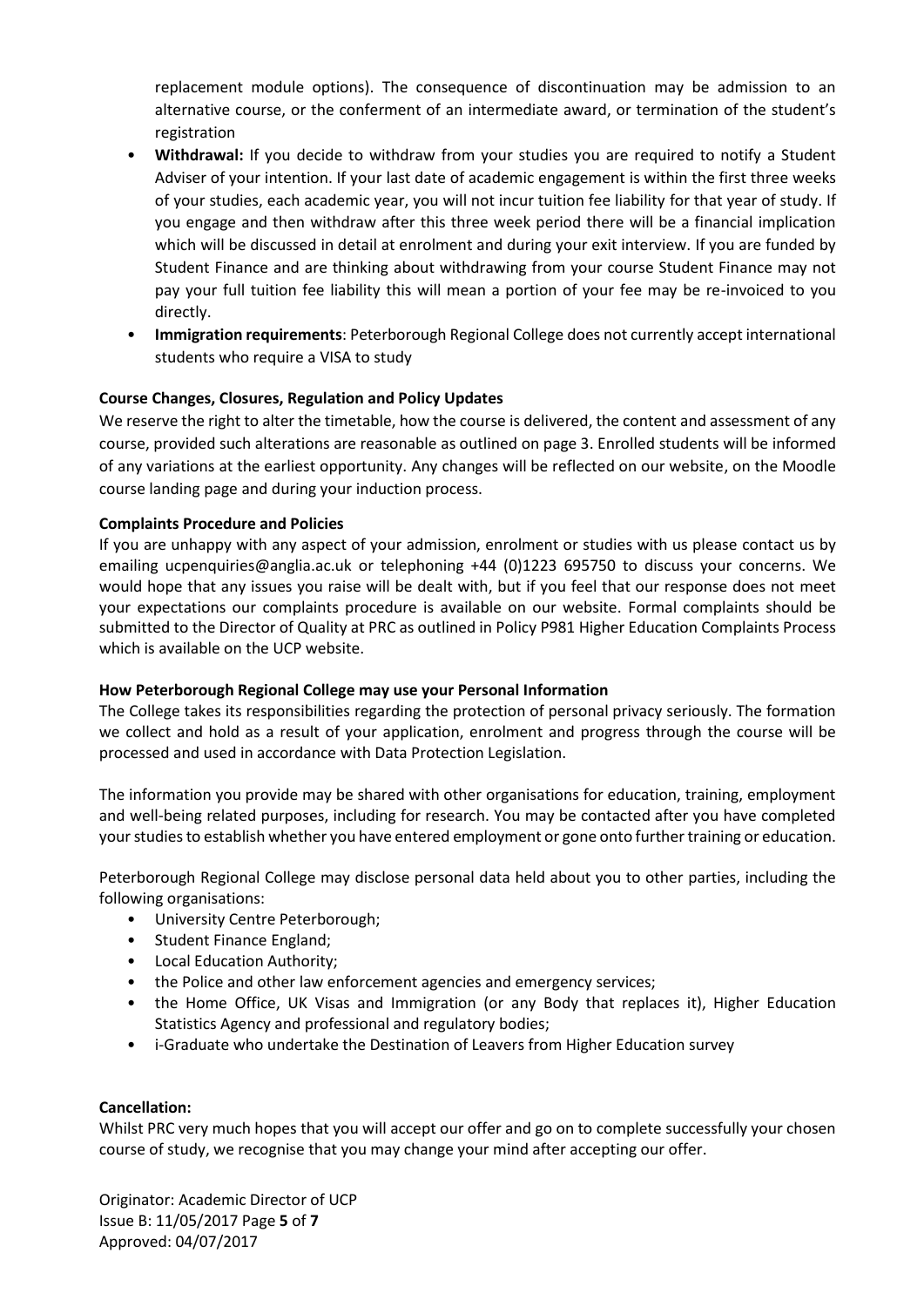In accordance with Consumer Contracts (Information Cancellation and Additional Charges) Regulations 2013, you have a statutory right to cancel this contract without giving any reasons before you enrol. To cancel this contract, you must inform us of your decision by way of a clear statement (e.g. by letter or by email to [admissions@ucp.ac.uk\)](mailto:admissions@ucp.ac.uk). Alternatively, you may use the model cancellation form which is below.

If you cancel the contract before you enrol, PRC will reimburse to you all payments received from you without undue delay using the same means of payments as you used for the initial transaction unless expressly agreed otherwise. You will not incur any fees as a result of the reimbursement. The refund will be made to you no later than 30 days after the day on which we are informed of your decision to cancel the contract.